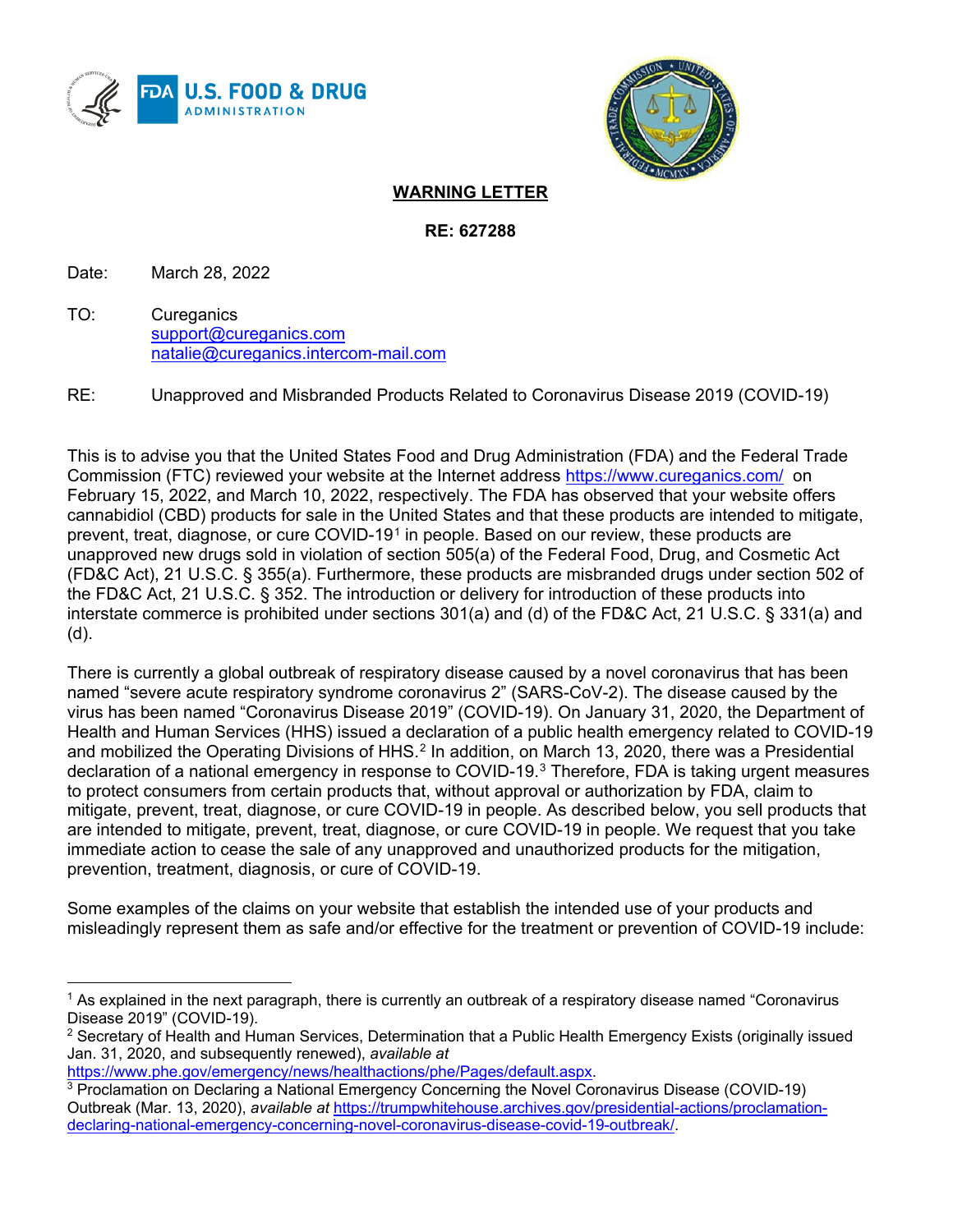• "Forbes: Study Finds Cannabis Compounds Prevent Infection By Covid-19 Virus Compounds in cannabis can prevent infection from the virus that causes Covid-19 by blocking its entry into cells, according to a study published this week by researchers affiliated with Oregon State University. A report on the research, 'Cannabinoids Block Cellular Entry of SARS-CoV-2 and the Emerging Variants,' was published online on Monday by the Journal of Natural Products.

The researchers found that two cannabinoid acids commonly found in hemp varietals of cannabis, CBD, can bind to the spike protein of SARS-CoV-2, the virus that causes Covid-19. By binding to the spike protein, the compounds can prevent the virus from entering cells and causing infection, potentially offering new avenues to prevent and treat the disease." [From your webpage [https://www.cureganics.com/\]](https://www.cureganics.com/)

You should take immediate action to address the violations cited in this letter. This letter is not meant to be an all-inclusive list of violations that exist in connection with your products or operations. It is your responsibility to ensure that the products you sell are in compliance with the FD&C Act and FDA's implementing regulations. We advise you to review your websites, product labels, and other labeling and promotional materials to ensure that you are not misleadingly representing your products as safe and effective for a COVID-19-related use for which they have not been approved by FDA and that you do not make claims that misbrand the products in violation of the FD&C Act. **Within 48 hours, please send an email to COVID-19-Task-Force-CDER@fda.hhs.gov** describing the specific steps you have taken to address these violations. Include an explanation of each step being taken to prevent the recurrence of any violations, as well as copies of related documentation. Failure to adequately correct any violations may result in legal action, including, without limitation, seizure and injunction.

FDA is advising consumers not to purchase or use certain products that have not been approved, cleared, or authorized by FDA and that are being misleadingly represented as safe and/or effective for the treatment or prevention of COVID-19. Your firm will be added to a published list on FDA's website of firms and websites that have received warning letters from FDA concerning the sale or distribution of COVID-19 related products in violation of the FD&C Act. This list can be found at [http://www.fda.gov/consumers/health-fraud-scams/fraudulent-coronavirus-disease-covid-19-products.](http://www.fda.gov/consumers/health-fraud-scams/fraudulent-coronavirus-disease-covid-19-products) Once you have taken actions to address the sale of your unapproved and unauthorized products for the mitigation, prevention, treatment, diagnosis, or cure of COVID-19, and any appropriate corrective actions have been confirmed by the FDA, the published list will be updated to indicate that your firm has taken such corrective actions.

This letter notifies you of our concerns and provides you with an opportunity to address them. If you cannot take action to address this matter completely within 48 hours, state the reason for the delay and the time within which you will do so. If you believe that your products are not in violation of the FD&C Act, include your reasoning and any supporting information for our consideration.

If you are not located in the United States, please note that products that appear to be misbranded or unapproved new drugs may be detained or refused admission if they are offered for importation into the United States. We may advise the appropriate regulatory officials in the country from which you operate that FDA considers your product(s) referenced above to be unapproved and misbranded products that cannot be legally sold to consumers in the United States.

Please direct any inquiries to FDA at [COVID-19-Task-Force-CDER@fda.hhs.gov.](mailto:COVID-19-Task-Force-CDER@fda.hhs.gov)

**FTC Cease and Desist Demand**: In addition, it is unlawful under the FTC Act, 15 U.S.C. § 41 et seq., to advertise that a product can prevent, treat, or cure human disease unless you possess competent and reliable scientific evidence, including, when appropriate, well-controlled human clinical studies, substantiating that the claims are true at the time they are made. For COVID-19, no such study is currently known to exist for the products identified above. Thus, any coronavirus-related prevention or treatment